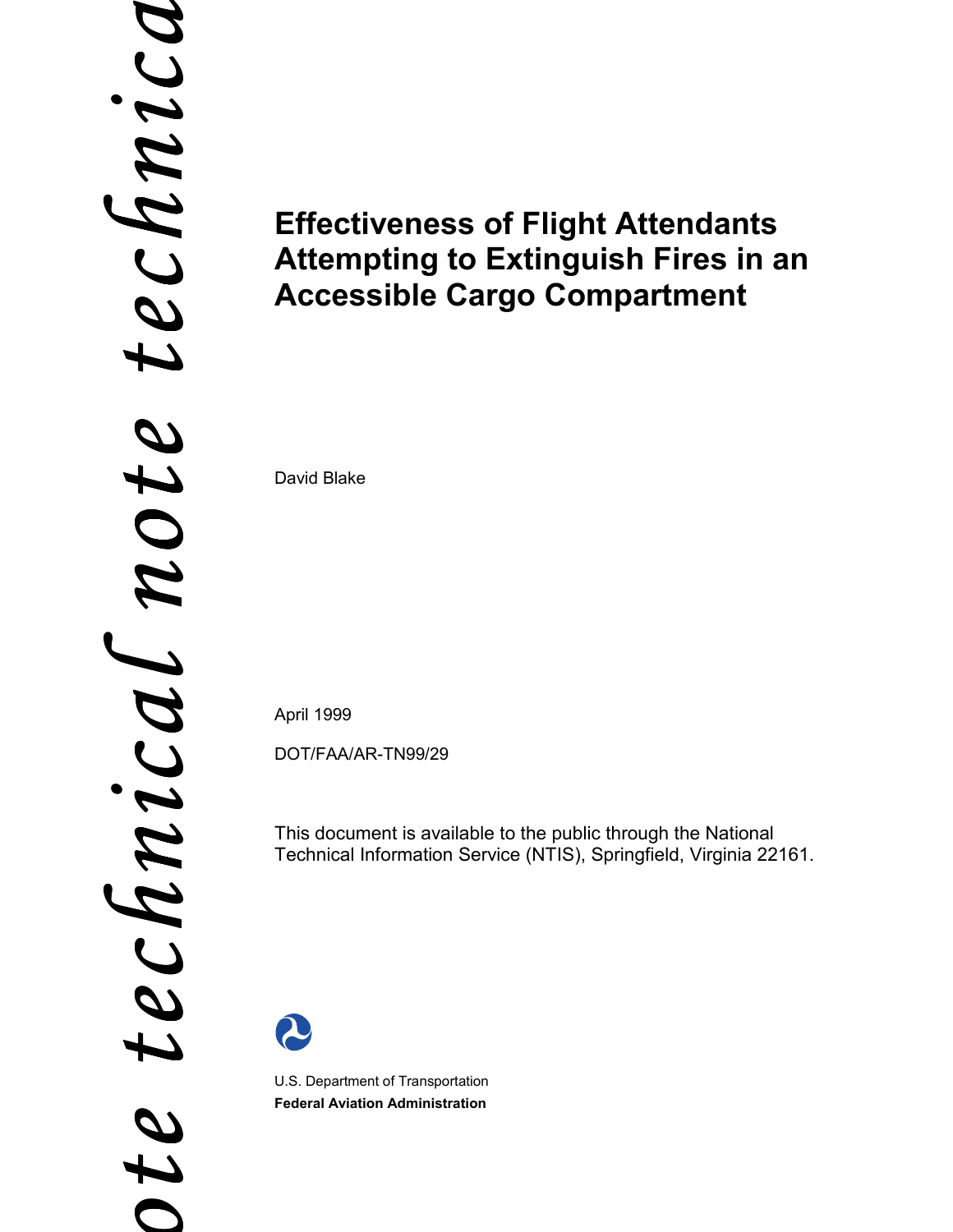This document is disseminated under the sponsorship of the U.S. Department of Transportation in the interest of information exchange. The United States Government assumes no liability for the contents or use thereof. The United States Government does not endorse products or manufacturers. Trade or manufacturer's names appear herein solely because they are considered essential to the objective of this report. This document does not constitute FAA certification policy. Consult your local FAA aircraft certification office as to its use.

This report is available at the Federal Aviation Administration William J. Hughes Technical Center's Full-Text Technical Reports page: www.tc.faa.gov/its/act141/reportpage.html in Adobe Acrobat portable document format (PDF).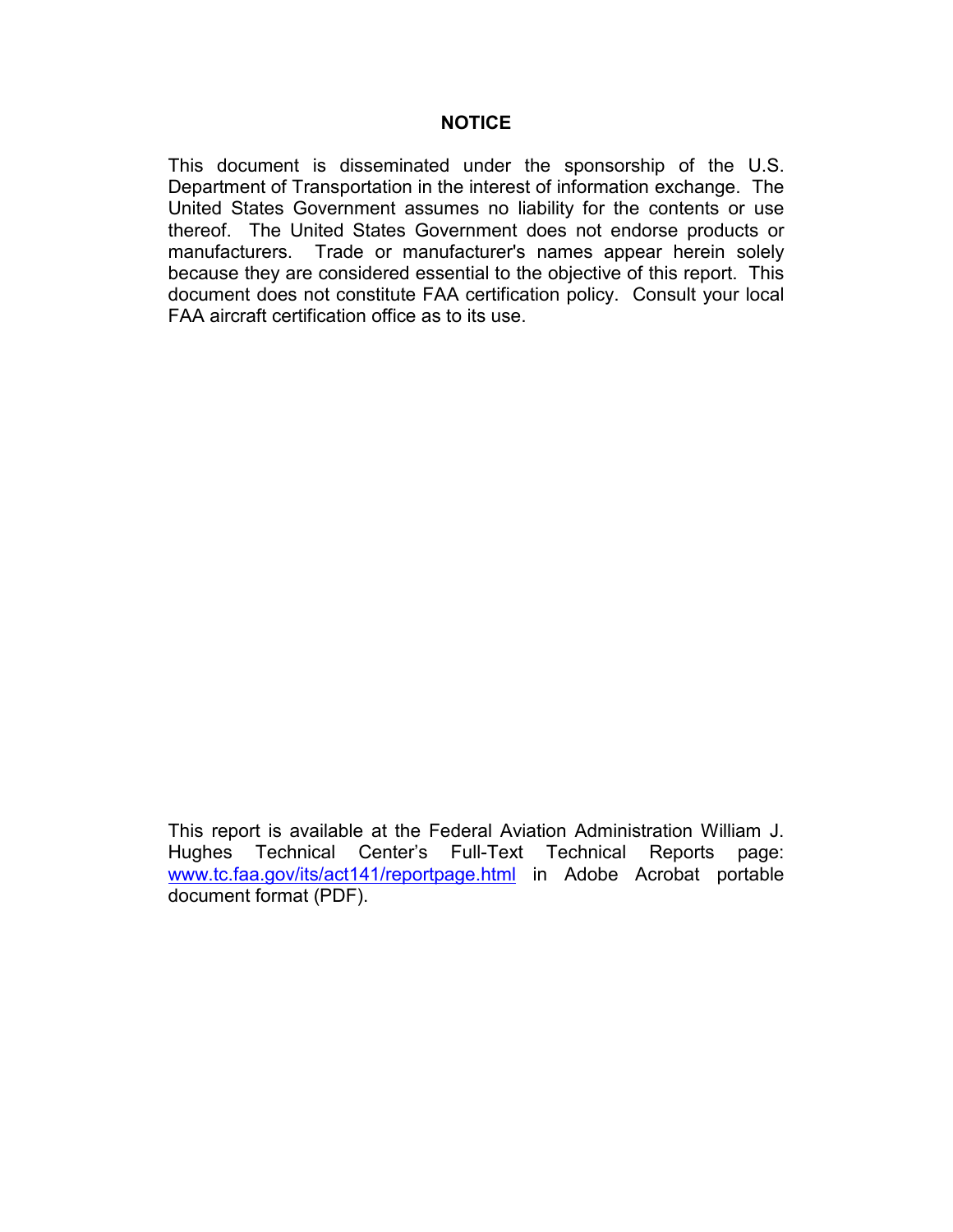|                                                                |                             | <b>Technical Report Documentation Page</b>                                                                                                                                                                                                                                                                                                                                                                                                                                                                                                                                                                                                                                                                                                                                                         |
|----------------------------------------------------------------|-----------------------------|----------------------------------------------------------------------------------------------------------------------------------------------------------------------------------------------------------------------------------------------------------------------------------------------------------------------------------------------------------------------------------------------------------------------------------------------------------------------------------------------------------------------------------------------------------------------------------------------------------------------------------------------------------------------------------------------------------------------------------------------------------------------------------------------------|
| 1. Report No.                                                  | 2. Government Accession No. | 3. Recipient's Catalog No.                                                                                                                                                                                                                                                                                                                                                                                                                                                                                                                                                                                                                                                                                                                                                                         |
| DOT/FAA/AR-TN99/29                                             |                             |                                                                                                                                                                                                                                                                                                                                                                                                                                                                                                                                                                                                                                                                                                                                                                                                    |
| 4. Title and Subtitle                                          | 5. Report Date              |                                                                                                                                                                                                                                                                                                                                                                                                                                                                                                                                                                                                                                                                                                                                                                                                    |
|                                                                | April 1999                  |                                                                                                                                                                                                                                                                                                                                                                                                                                                                                                                                                                                                                                                                                                                                                                                                    |
| EFFECTIVENESS OF FLIGHT ATTENDANTS ATTEMPTING TO               |                             | 6. Performing Organization Code                                                                                                                                                                                                                                                                                                                                                                                                                                                                                                                                                                                                                                                                                                                                                                    |
| EXTINGUISH FIRES IN AN ACCESSIBLE CARGO COMPARTMENT            |                             |                                                                                                                                                                                                                                                                                                                                                                                                                                                                                                                                                                                                                                                                                                                                                                                                    |
| 7. Author(s)                                                   |                             | 8. Performing Organization Report No.                                                                                                                                                                                                                                                                                                                                                                                                                                                                                                                                                                                                                                                                                                                                                              |
| David Blake                                                    |                             |                                                                                                                                                                                                                                                                                                                                                                                                                                                                                                                                                                                                                                                                                                                                                                                                    |
| 9. Performing Organization Name and Address                    |                             | 10. Work Unit No. (TRAIS)                                                                                                                                                                                                                                                                                                                                                                                                                                                                                                                                                                                                                                                                                                                                                                          |
| Fire Safety Section                                            |                             |                                                                                                                                                                                                                                                                                                                                                                                                                                                                                                                                                                                                                                                                                                                                                                                                    |
| Federal Aviation Administration                                |                             |                                                                                                                                                                                                                                                                                                                                                                                                                                                                                                                                                                                                                                                                                                                                                                                                    |
| William J. Hughes Technical Center                             |                             | 11. Contract or Grant No.                                                                                                                                                                                                                                                                                                                                                                                                                                                                                                                                                                                                                                                                                                                                                                          |
| Atlantic City International Airport, NJ 08405                  |                             |                                                                                                                                                                                                                                                                                                                                                                                                                                                                                                                                                                                                                                                                                                                                                                                                    |
| 12. Sponsoring Agency Name and Address                         |                             | 13. Type of Report and Period Covered                                                                                                                                                                                                                                                                                                                                                                                                                                                                                                                                                                                                                                                                                                                                                              |
| U.S. Department of Transportation                              |                             | <b>Technical Note</b>                                                                                                                                                                                                                                                                                                                                                                                                                                                                                                                                                                                                                                                                                                                                                                              |
| Federal Aviation Administration<br>Office of Aviation Research |                             | 14. Sponsoring Agency Code                                                                                                                                                                                                                                                                                                                                                                                                                                                                                                                                                                                                                                                                                                                                                                         |
| Washington, DC 20591                                           |                             | ANM-112                                                                                                                                                                                                                                                                                                                                                                                                                                                                                                                                                                                                                                                                                                                                                                                            |
| 15. Supplementary Notes                                        |                             |                                                                                                                                                                                                                                                                                                                                                                                                                                                                                                                                                                                                                                                                                                                                                                                                    |
|                                                                |                             |                                                                                                                                                                                                                                                                                                                                                                                                                                                                                                                                                                                                                                                                                                                                                                                                    |
| unable to successfully extinguish these fires.                 |                             | This technical note documents the results of a project to evaluate the ability of flight attendants to extinguish cargo fires in<br>small Class B cargo compartments. Thirteen fire tests were conducted in a modified Shorts 330 airplane in which flight<br>attendants attempted to extinguish cargo fires. Some of the selected test variables included the cargo compartment size, the<br>width of the access door, the size and type of fire extinguishers available, the presence and absence of an unobstructed center<br>aisle in the cargo compartment, the type of Protective Breathing Equipment (PBE), and the delay between the smoke detector<br>alarm and the start of the firefighting efforts. The results of the testing indicated that in most cases the flight attendants were |

| 17. Key Words                                                               | 18. Distribution Statement                                                                                                             |                                           |                  |           |
|-----------------------------------------------------------------------------|----------------------------------------------------------------------------------------------------------------------------------------|-------------------------------------------|------------------|-----------|
| Flight attendant, Class B cargo compartment, Hand-held fire<br>extinguisher | This document is available to the public through the National<br>Technical Information Service (NTIS), Springfield, Virginia<br>22161. |                                           |                  |           |
| 19. Security Classif. (of this report)                                      | 20. Security Classif. (of this page)                                                                                                   |                                           | 21. No. of Pages | 22. Price |
| Unclassified                                                                | Unclassified                                                                                                                           |                                           | 14               | N/A       |
| Form DOT F1700.7 (8-72)                                                     |                                                                                                                                        | Reproduction of completed page authorized |                  |           |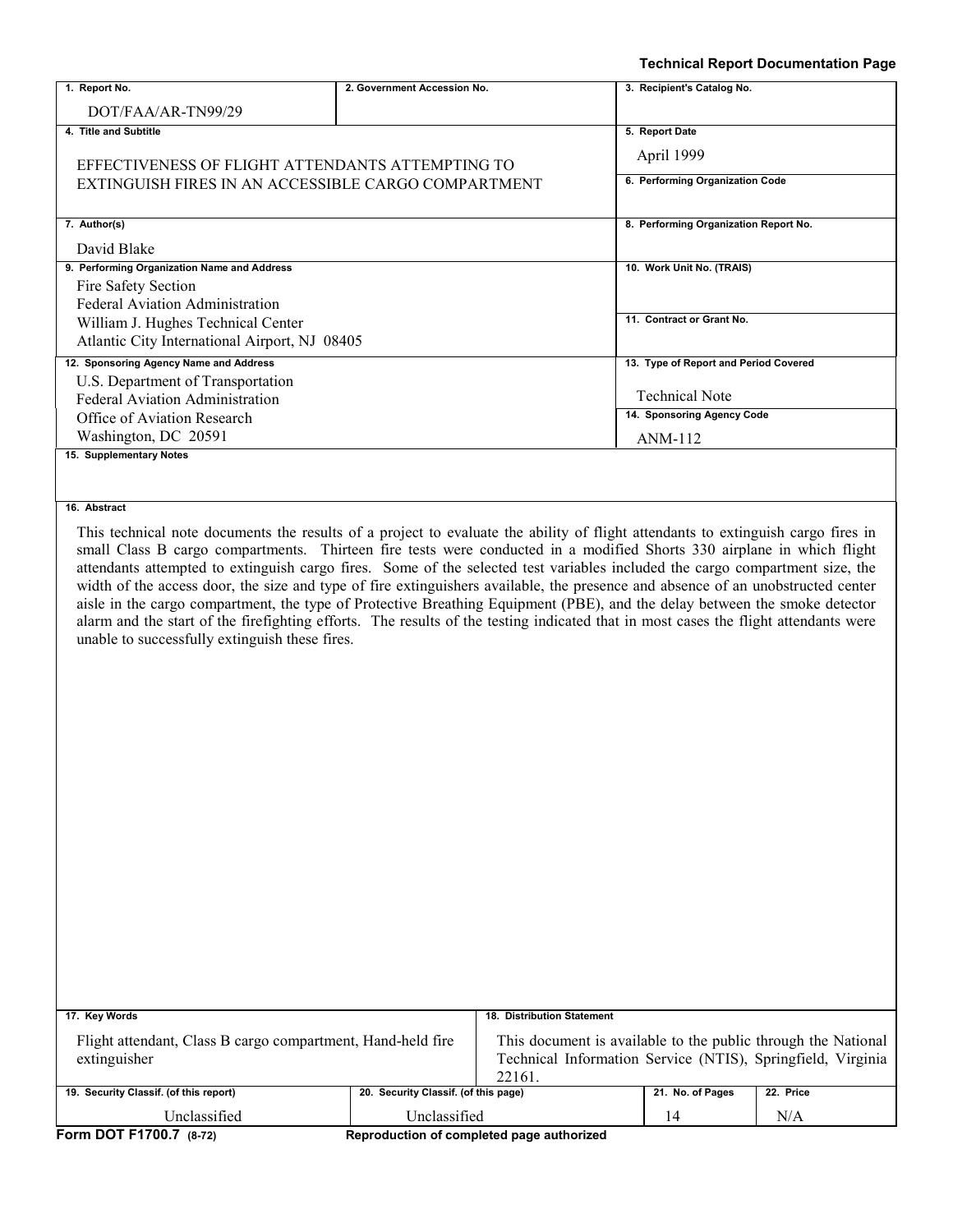### TABLE OF CONTENTS

| <b>EXECUTIVE SUMMARY</b>                                         | V                                     |
|------------------------------------------------------------------|---------------------------------------|
| <b>PURPOSE</b>                                                   |                                       |
| <b>INTRODUCTION</b>                                              |                                       |
| <b>Test Article</b><br><b>Test Series</b><br><b>Test Results</b> | 2<br>$\overline{2}$<br>$\overline{4}$ |
| <b>CONCLUSIONS</b>                                               | 6                                     |

# LIST OF FIGURES

| Figure |                         | Page |
|--------|-------------------------|------|
|        | Shorts 330 Test Article |      |
|        | Cabin Smoke Levels      |      |

# LIST OF TABLES

| Table |                                                   | Page |
|-------|---------------------------------------------------|------|
|       | Summary of Results                                |      |
|       | Protective Breathing Equipment (PBE) Donning Time |      |

Page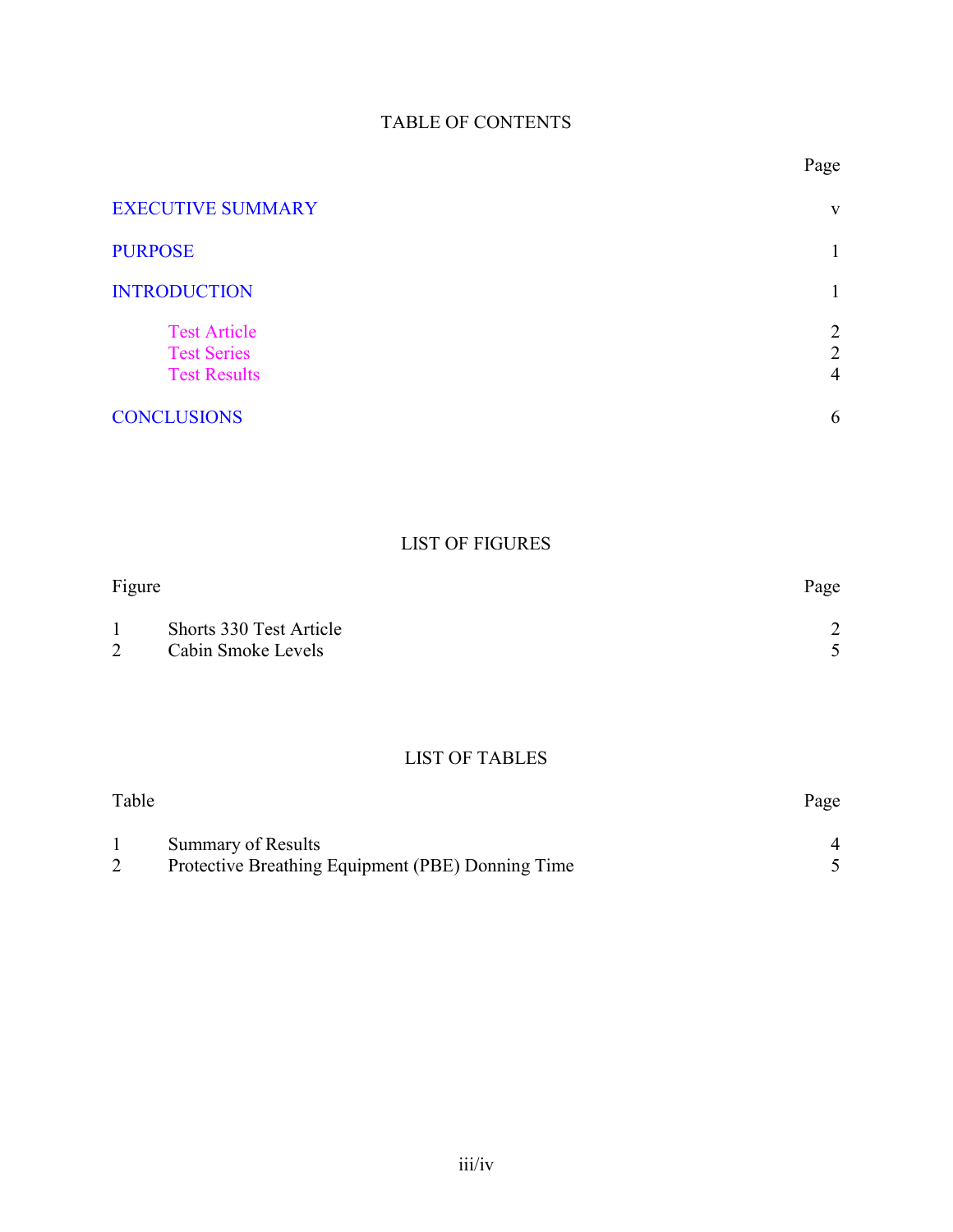#### EXECUTIVE SUMMARY

<span id="page-4-0"></span>This technical note documents the results of testing to determine the effectiveness of flight attendants attempting to extinguish fires in small Class B cargo compartments. The regulations defining Class B cargo compartments require; (1) sufficient access in flight to enable a crew member to effectively reach any part of the compartment with the contents of a hand-held fire extinguisher; (2) no hazardous quantities of smoke, flames, or extinguishing agent in occupied areas; and (3) a smoke or fire detector system to give warning in the cockpit. An Airworthiness Directive had been issued by the FAA which eliminated the reliance on a crew member with hand-held fire extinguishers as the means to control fires in Class B cargo compartments of large transport category aircraft.

This project was undertaken at the request of a Class B Cargo Compartment Harmonization Working Group established by the Aviation Rulemaking Advisory Committee (ARAC) to determine if crew members with hand-held fire extinguishers were effective at controlling fires in Class B cargo compartments on smaller airplanes. Thirteen fire tests were conducted in a modified Shorts 330 test article. The Association of Flight Attendants organized a volunteer group of flight attendants to participate. Fires were ignited in an accessible cargo compartment in the aft end of the test article and the volunteer flight attendants attempted to extinguish the test fires. Some of the variables examined were the volume of the compartment, the width of the access door, the type and quantity of extinguishers, the presence and absence of an unobstructed center aisle in the compartment, the type of Protective Breathing Equipment (PBE), and the delay between smoke detection and the start of the firefighting effort. The results of the testing indicated that the flight attendants were unable to successfully extinguish the test fires in 10 of the 13 tests.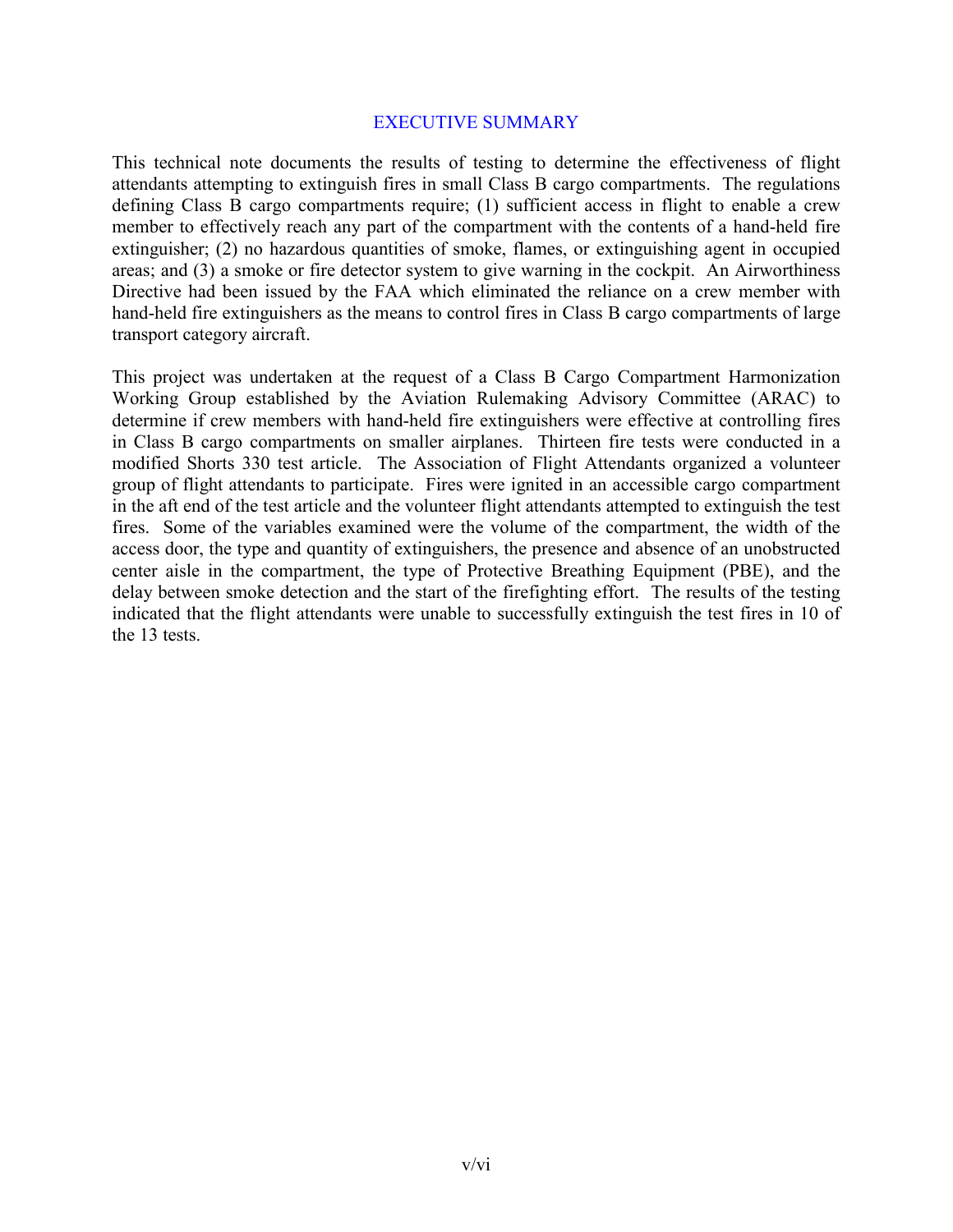#### <span id="page-5-0"></span>PURPOSE.

The purpose of this technical note is to document the results of testing to determine the effectiveness of flight attendants in extinguishing fires in small Class B cargo compartments using hand-held fire extinguishers and protective breathing equipment.

#### <span id="page-5-1"></span>INTRODUCTION.

Federal Aviation Regulation 25.857 defines a Class B cargo compartment as one in which (1) there is sufficient access in flight to enable a crew member to effectively reach any part of the compartment with the contents of a hand-held fire extinguisher; (2) when the access provisions are being used, no hazardous quantity of smoke, flames, or extinguishing agent will enter any compartment occupied by the crew or passengers; and (3) there is a separate approved smoke detector or fire detector system to give warning at the pilot or flight engineer station.

Class B cargo compartments are on a variety of aircraft ranging in size from commuters to widebody transports. The Class B compartments on transport size airplanes are generally used on aircraft operated as a "combi." Combi is an industry term used to denote aircraft that use the main deck for a combination of cargo space and passenger seating. Many of these types of aircraft are easily reconfigured to vary the ratio of cargo and passenger space or to convert to all passenger configurations. Class B compartments on commuter aircraft are generally permanent compartments of a fixed size that are accessible through a door or hatch leading from the cabin.

A review of the effectiveness of the Class B requirements was undertaken following the in-flight fire and subsequent crash of a South African Airways B747 into the Indian Ocean in 1987. The fire originated in the forward section of a main deck Class B cargo compartment. The crew was not able to control the fire which continued to grow and resulted in the crash and fatal injuries to all 159 occupants. The ignition source for the fire was never determined. Prior to that accident, there had never been a fire in a Class B cargo compartment that was not controllable. However, the occurrence of any fires in Class B cargo compartments has been extremely rare. The FAA published an Airworthiness Directive (AD) that applied to transport size aircraft manufactured by Boeing and McDonnell Douglas and operated as combis. This rule change eliminated the reliance on a crew member with hand-held fire extinguishers as the means of controlling a cargo fire. It provided the operators with a number of options ranging from a total flood fire suppression system to covering all cargo pallets or containers with fire-resistant material. This AD effectively eliminated Class B cargo compartments on existing narrow- and wide-bodied transport aircraft.

The logical question then arose as to whether there was some size, shape, or configuration for a smaller Class B compartment in which a fire could be effectively controlled by a crew member with a hand-held fire extinguisher. A Class B Cargo Compartment Harmonization Working Group was established by the Aviation Rulemaking Advisory Committee (ARAC) to address this issue. The working group included representatives from regulatory agencies, aircraft manufacturers, airlines, and aviation related trade unions. The group was tasked with developing a draft Notice of Proposed Rulemaking (NPRM) that would change the regulations for Class B cargo compartment fire suppression capability. An NPRM is one of the procedures used by the FAA to notify industry of the intention to make a rule change and to solicit industry input on the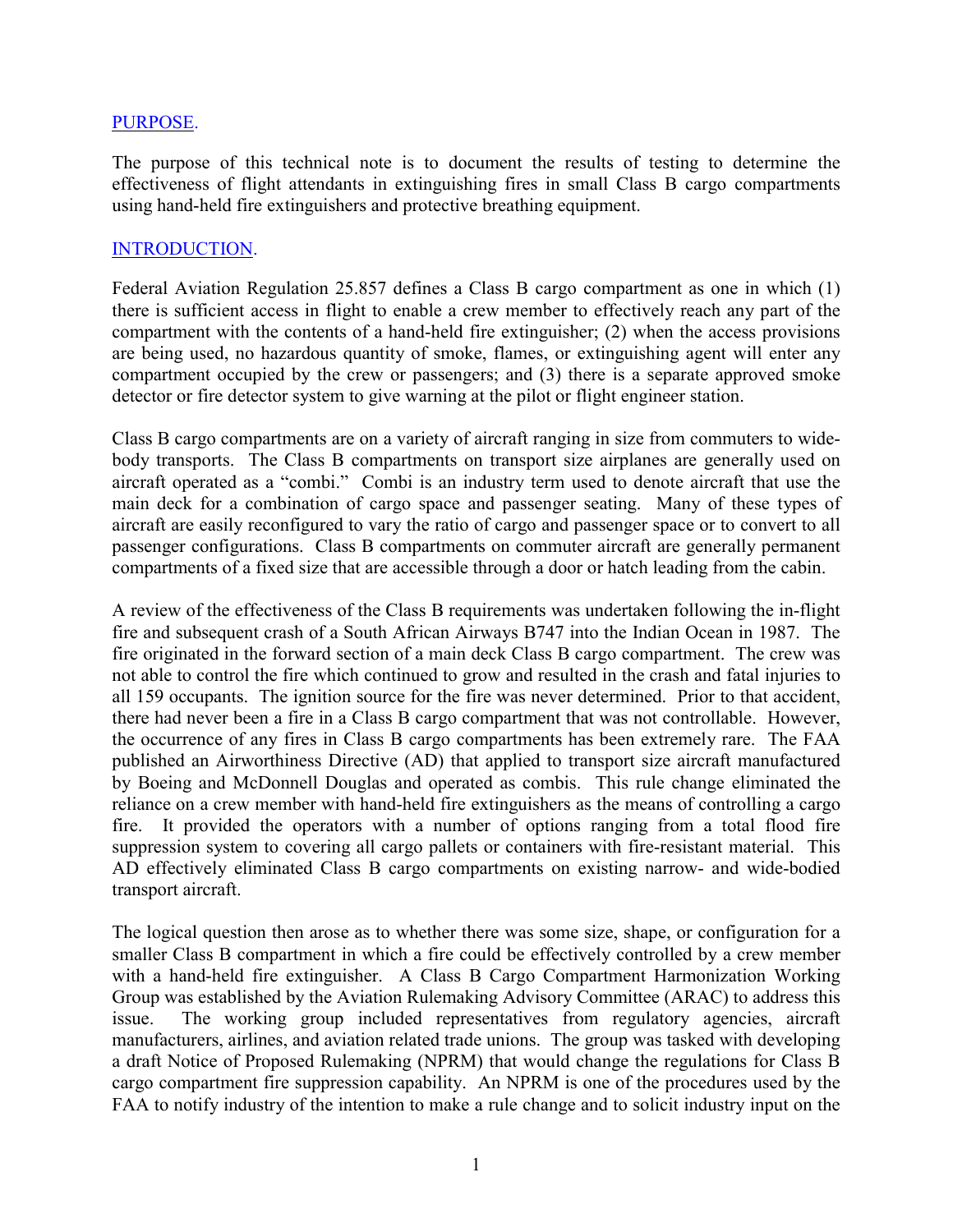<span id="page-6-0"></span>proposed change. An option available to the working group was to create a new category of cargo compartment, if warranted.

#### TEST ARTICLE.

A modified Shorts 330 aircraft was used as the test article for this project. A door opening was cut into the aft cabin bulkhead to allow access to the aft cargo compartment. This compartment is located on the same level as the passenger cabin and is normally inaccessible in flight. The volume of the original cargo compartment was approximately  $175 \text{ ft}^3$ . An aircraft approved photoelectric smoke detector was installed on the ceiling of the cargo compartment. The alarm point of the detector was 94 percent light transmission per foot. The interior of the passenger cabin as well as the cargo compartment was instrumented with thermocouples, smoke meters, gas analyzers, and video cameras. Figure 1 shows the test article and instrumentation. A fan was mounted externally and was ducted into the existing aircraft ventilation ducts. The airflow into the cabin was 280  $ft^3$ /min. This airflow provided one change of cabin air approximately every 4.5 minutes. The airflow provided a slight positive pressure in the cabin relative to the cargo compartment. This was verified by generating a small amount of smoke from a theatrical smoke generator in the cargo compartment and then opening the door to the cargo compartment. The airflow into the cabin was sufficient to contain the smoke in the cargo compartment.

<span id="page-6-2"></span><span id="page-6-1"></span>

FIGURE 1. SHORTS 330 TEST ARTICLE

#### TEST SERIES.

Several of the factors that would influence the ability to control cargo fires with hand-held fire extinguishers were varied in an attempt to determine what combinations of factors would be successful. These included the width of the door opening, the volume of the cargo compartment, the delay between smoke detector activation and the start of the firefighting effort, the number and type of hand-held extinguishers available, the type of protective breathing equipment used, the presence or absence of an unobstructed center aisle in the compartment, the fire load, and the experience of the individual attempting to extinguish the fire.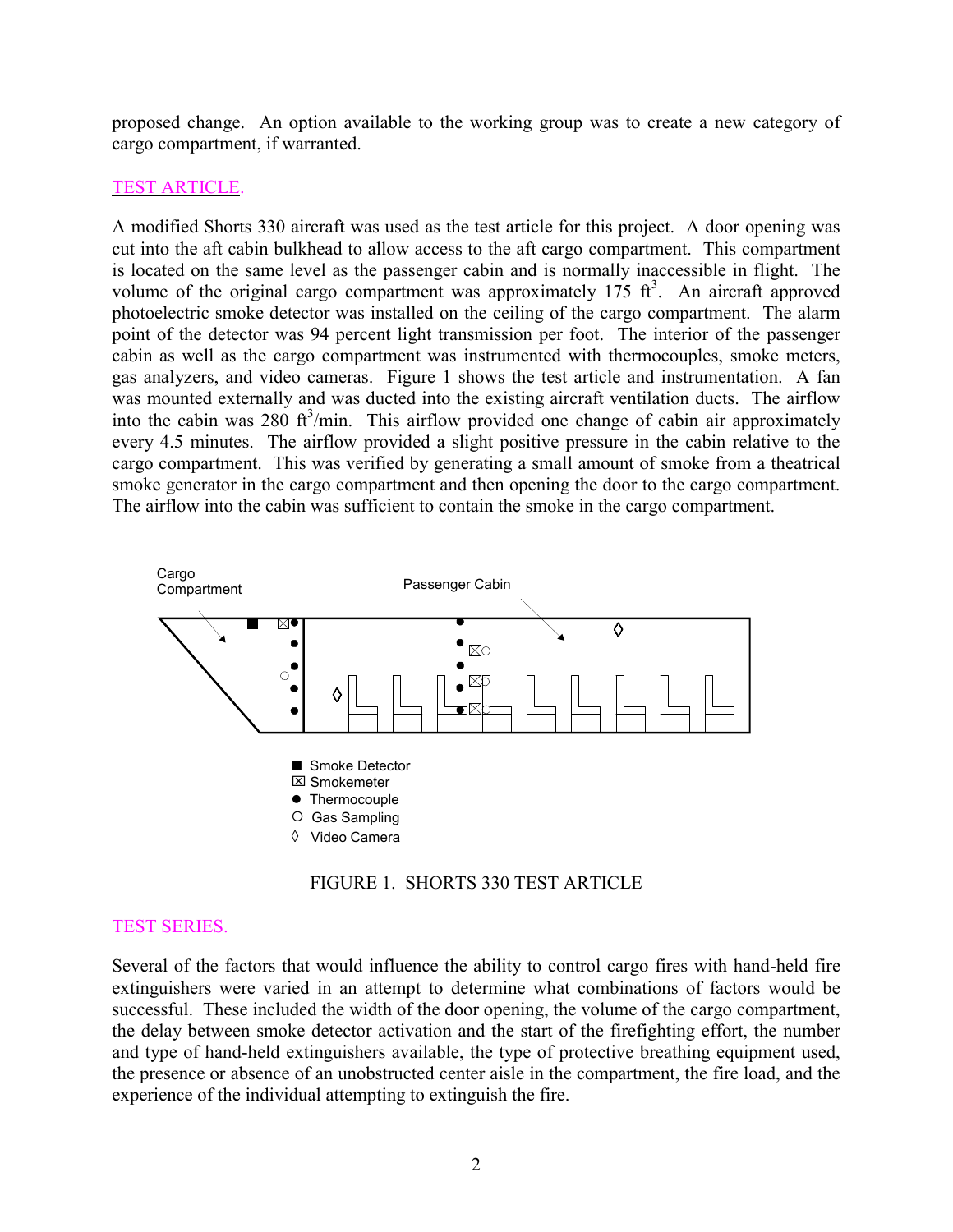Door widths of 15 and 28 inches were selected. The 15 inch width is more representative of the door size found on commuter aircraft with small Class B compartments. The two volumes tested were the 175 ft<sup>3</sup> original volume and the modified 57 ft<sup>3</sup>. The delay times chosen between the smoke detector activation and the start of firefighting were 1, 2, and 3 minutes. These times were meant to represent a range of times required to prepare to extinguish the cargo fire and includes activities such as notification of the flight attendant after the alarm in the cockpit, removal and donning of the protective breathing hood, removal of the fire extinguisher from its mounting bracket and removal of the safety pin, and moving to the location of the cargo door and opening it to start firefighting. The three choices for fire extinguisher availability were two Halon 1211 bottles, each with 2.5 pounds of agent; a 17-pound Halon 1211 bottle; and a 17 pound Halon 1211 bottle plus a 2.5-gallon water extinguisher. Commuter aircraft would normally only carry 2 of the 2.5-pound Halon 1211 extinguishers, one in the cockpit and one near the flight attendants station in the aft cabin. Protective breathing equipment manufactured by Scott, Pels, and Puritan Bennet were used.

The fire loads tested were suitcases filled with rags and cardboard boxes filled with shredded newspaper. The initial tests used suitcases filled with rags that were ignited by a coil of electrical resistance wire inside a closed suitcase. That scenario produced small smoldering fires that would sometimes self-extinguish even without firefighting actions. For the tests with luggage that extinguished, it was not possible to determine if the extinguishment was due to the firefighting effort or if the fire self-extinguished. The fire load was changed to shredded newspaper in cardboard boxes to more reliably produce open flaming and to better gauge the effectiveness of the firefighting efforts. The fire load was meant to represent flammable packaging material that might be present in cargo compartments. The results presented here only include the tests with cardboard boxes filled with shredded newspaper as the fire load.

One of the representatives on the Class B Cargo Compartment Harmonization Working Group was from the Association of Flight Attendants (AFA). The AFA recruited volunteer flight attendants to participate in the testing. The flight attendants that participated were all currently employed at various airlines. They had all completed the required training on the use of handheld fire extinguishers and protective breathing equipment. They used aircraft approved protective breathing hoods for respiratory protection. They were not told the location of the ignition source or coached on how to respond to the fire. They were asked to take whatever actions they felt were appropriate based on their experience and training. The fire testing focused on narrowing down the variables to determine what combination would be successful to consistently extinguish the test fires and did not include every possible combination of all the variables.

In addition to the fire tests, a series of time trial tests were conducted with the flight attendants. The times were recorded for the flight attendants to go from a simulated jump seat to the location of the protective breathing hood, to open and don the hood, to remove the fire extinguisher from its mounting bracket and pull the safety pin, and to open the cargo door. Some of the flight attendants stated that if they were told by the flight crew that the cargo smoke detector had alarmed, the first thing they would do would be to feel the cargo compartment door to see if it was hot. This action was included in the time trials for the flight attendants who stated that they would perform that additional step.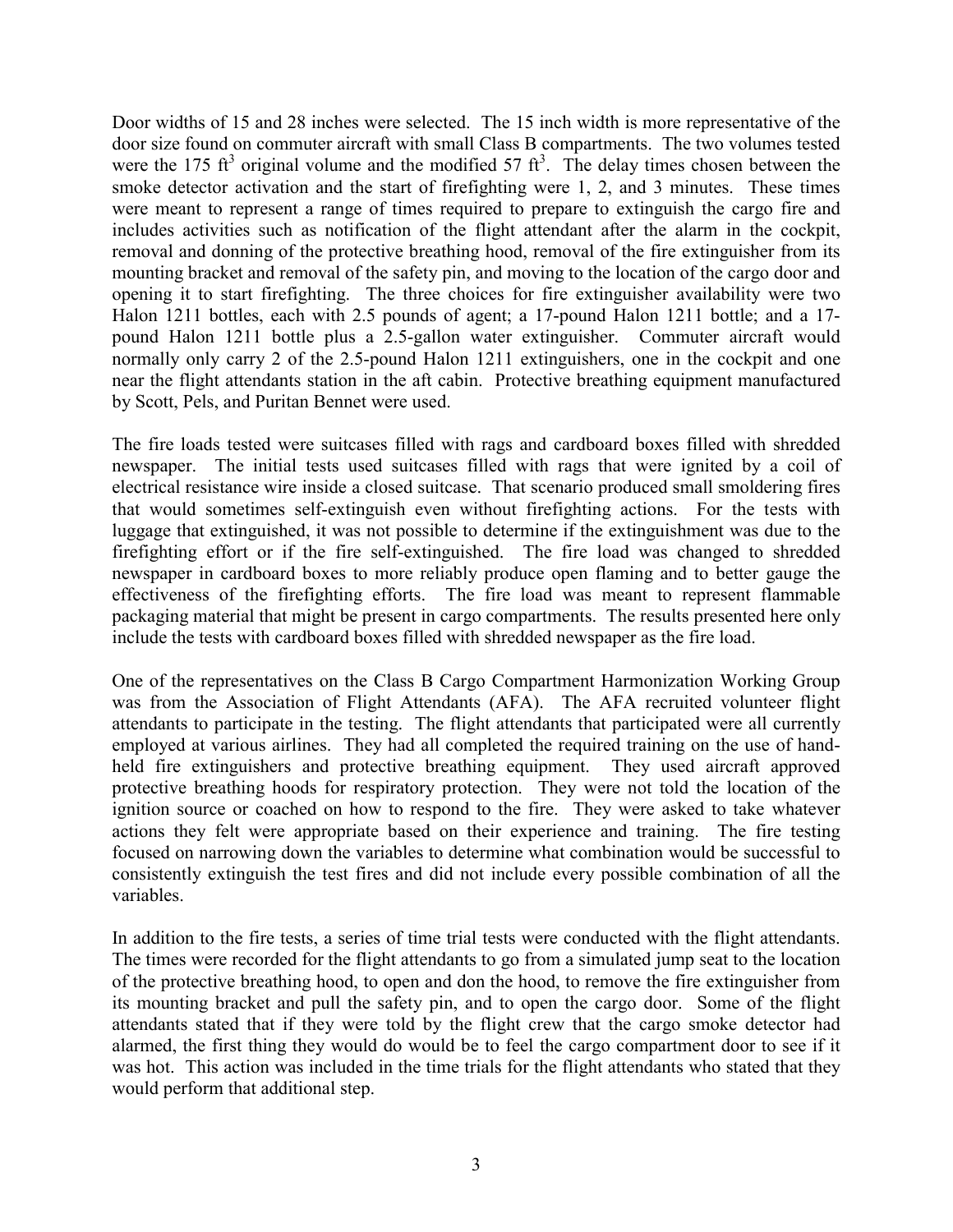#### <span id="page-8-0"></span>TEST RESULTS.

<span id="page-8-1"></span>Table 1 summarizes the results of the 13 fire tests.

|                 | Volume          |                | Door  | Number and Type of     | Delay Time     |                |
|-----------------|-----------------|----------------|-------|------------------------|----------------|----------------|
| Test            | $(f\text{t}^3)$ | Aisle          | Width | Extinguishers          | (Mins)         | Extinguished   |
|                 | 175             | No.            | 15"   | two 2.5-lb. Halon 1211 | 2              | No             |
| $\overline{2}$  | 175             | No             | 15"   | two 2.5-lb. Halon 1211 | $\overline{3}$ | N <sub>o</sub> |
| 3               | 175             | Yes            | 15"   | two 2.5-lb. Halon 1211 |                | N <sub>o</sub> |
| $\overline{4}$  | 175             | Yes            | 15"   | two 2.5-lb. Halon 1211 | $\overline{2}$ | N <sub>o</sub> |
| 5               | 175             | Yes            | 15"   | two 2.5-lb. Halon 1211 | $\overline{3}$ | N <sub>o</sub> |
| 6               | 175             | Yes            | 28"   | two 2.5-lb. Halon 1211 |                | N <sub>0</sub> |
| 7               | 175             | Yes            | 28"   | one 17-lb. Halon 1211  |                | N <sub>0</sub> |
| 8               | 175             | Yes            | 28"   | one 17-lb. Halon 1211, |                | N <sub>o</sub> |
|                 |                 |                |       | one 2.5-Gallon Water   |                |                |
| 9 <sup>1</sup>  | 57              | N <sub>o</sub> | 28"   | two 2.5-lb. Halon 1211 |                | No             |
| 10 <sup>2</sup> | 57              | Yes            | 28"   | one 17-lb. Halon 1211, | $\mathbf{1}$   | Yes            |
|                 |                 |                |       | one 2.5-Gallon Water   |                |                |
| 11              | 57              | N <sub>o</sub> | 28"   | one 17-lb. Halon 1211, | 1              | N <sub>o</sub> |
|                 |                 |                |       | one 2.5-Gallon Water   |                |                |
| 12              | 57              | Yes            | 28"   | one 17-lb. Halon 1211, | 1              | Yes            |
|                 |                 |                |       | one 2.5-Gallon Water   |                |                |
| 13              | 57              | Yes            | 28"   | one 17-lb. Halon 1211, |                | Yes            |
|                 |                 |                |       | one 2.5-Gallon Water   |                |                |

TABLE 1. SUMMARY OF RESULTS

Note 1. The flight attendant discharged the first extinguisher into the cargo compartment and then proceeded to the cockpit to get the second extinguisher, leaving the cargo door open in the process. After getting the second extinguisher and starting back towards the cargo compartment, she felt that the visibility in the cabin had deteriorated to a point where she was not willing to continue the test. She opened one of the forward emergency exits and exited the fuselage. This flight attendant had been assigned to flights that operated Shorts 330 aircraft and was very familiar with the location of the exits.

Note 2. The flight attendant was able to extinguish the fire using only the 17-pound Halon 1211 extinguisher. The water extinguisher was not used.

As can be seen in table 1, there was only one combination of variables that led to the successful extinguishment of the test fires. That was with a 57-cubic foot volume, a clear center aisle in the compartment, a 28" door opening, a 17-lb. Halon 1211 and a 2.5-gallon water extinguisher, and a 1-minute delay between smoke detection and the start of the firefighting effort. The fires were extinguished in all three of the tests conducted under these conditions. None of the other test fires were extinguished. This combination of variables necessary to extinguish the test fires are not normally found on existing commuter aircraft with Class B cargo compartments.

In all of the tests, including those that were extinguished, smoke, carbon dioxide, and carbon monoxide accumulated in the normally occupied cabin area of the test article. The smoke and gases produced by the cargo fire were buoyant and hot enough to overcome the slight positive pressure in the cabin caused by the ventilation system. Figure 2 shows the smoke obscuration levels in the cabin at three heights during a typical test.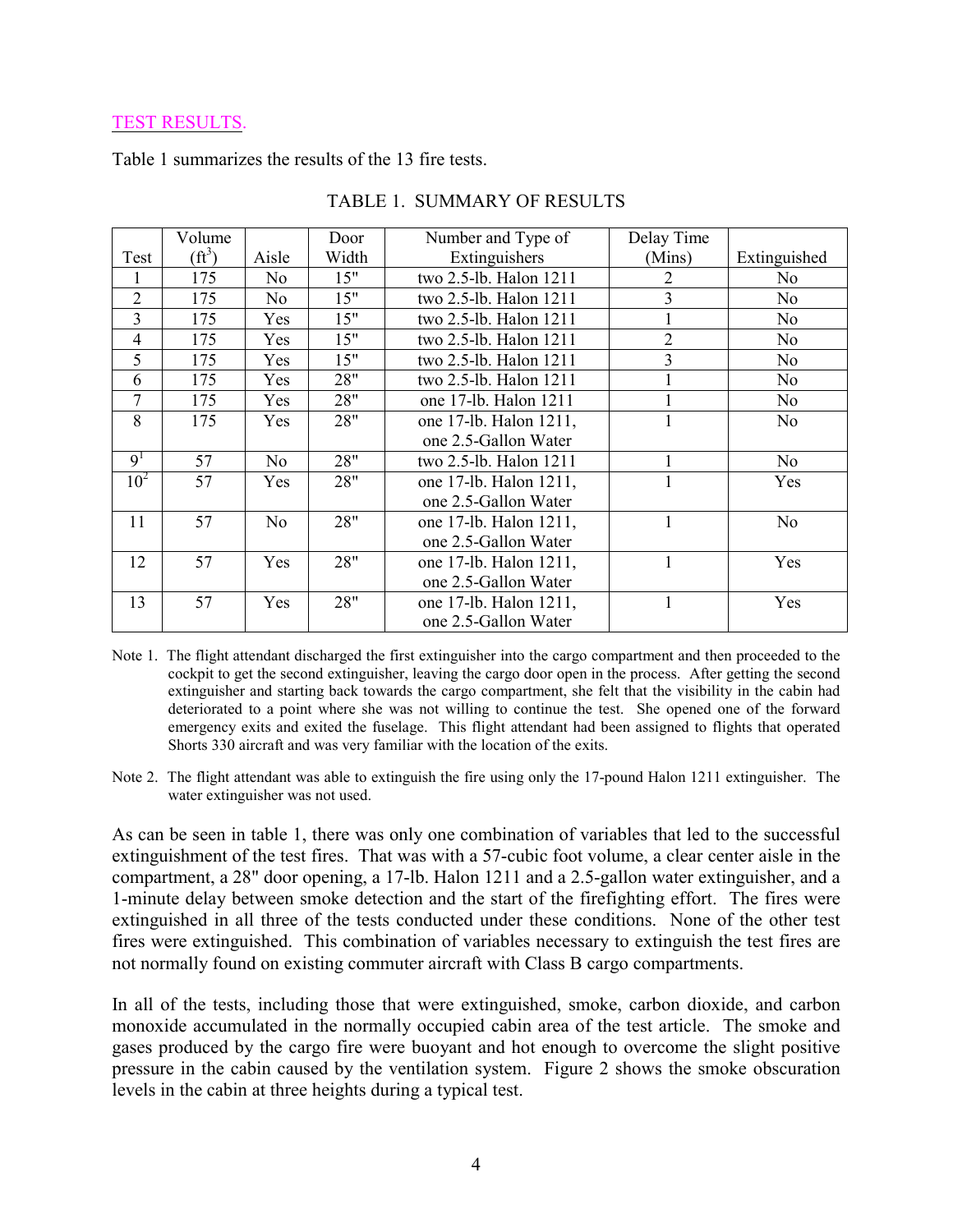<span id="page-9-0"></span>

FIGURE 2. CABIN SMOKE LEVELS

<span id="page-9-1"></span>Table 2 summarizes the flight attendant time trials for preparing to initiate the firefighting efforts.

| Flight    | Experience | <b>PBE</b>     | Time    |
|-----------|------------|----------------|---------|
| Attendant | (years)    | Manufacturer   | (secs.) |
|           | 10         | Scott          | 42      |
| 2         | 16         | Scott          | 42      |
| 3         | 8          | Scott          | 46      |
| 4         | 15         | Scott          | 89*     |
| 5         | 27         | Scott          | 46      |
| 6         | 14         | Scott          | 45      |
|           | 4          | Pels           | 30      |
| 8         | 1.5        | Pels           | 50      |
| 8         | 1.5        | Puritan Bennet | 55      |
| 8         | 1.5        | Puritan Bennet | 60      |
|           |            | Average        | 50.5    |

TABLE 2. PROTECTIVE BREATHING EQUIPMENT (PBE) DONNING TIME

\* After several unsuccessful attempts to open the plastic box that housed the PBE, the box was opened by a test technician and the flight attendant then continued with the trial.